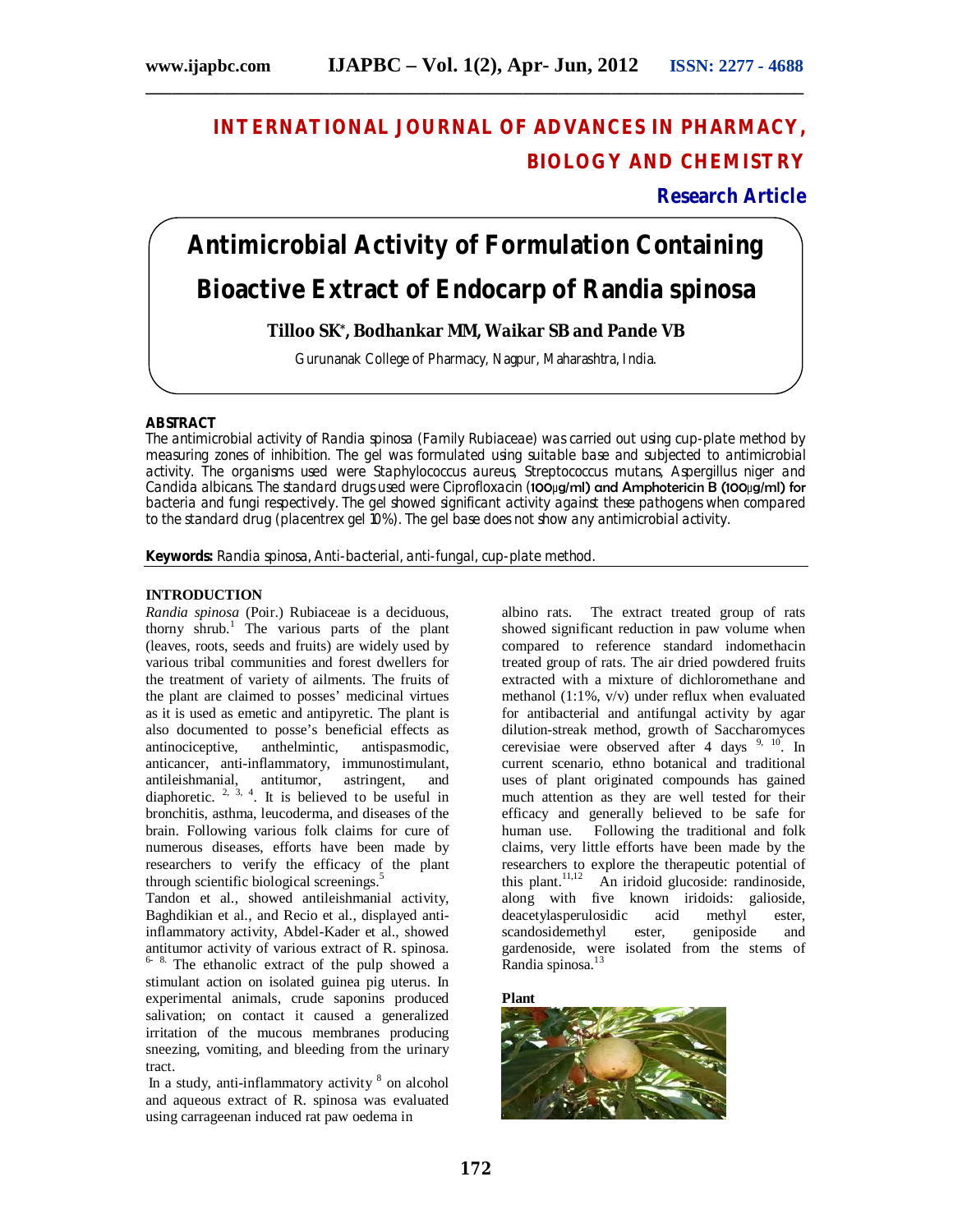**\_\_\_\_\_\_\_\_\_\_\_\_\_\_\_\_\_\_\_\_\_\_\_\_\_\_\_\_\_\_\_\_\_\_\_\_\_\_\_\_\_\_\_\_\_\_\_\_\_\_\_\_\_\_\_\_\_\_\_\_\_\_\_\_\_\_\_\_\_\_\_\_\_\_\_**

#### **MATERIALS AND METHODS**

#### *Randia spinosa*

*Randia spinosa (*Poir.) Rubiaceae is a deciduous, thorny shrub or a small tree, up to 9m in height and 90 cm in girth with a bole 2-3 m found throughout India, up to an elevation of 1350 m. in the hills**.** The plant is found in Brazil, India, Malaya, China, Ceylon, Sumatra, and East tropical Africa. Fruit is like a small crab apple, yellowish, broadly ovoid, smooth or obscurely longitudinally ribbed, crowned with the large calyx-limb, 2-celled, glabrous; pericarp thick.

#### **Chemical Constituents**

The phytochemical studies on the fruits of R. spinosa revealed presence of mixture of saponins .The saponins occur in the fruit at all stage of ripening<sup>14</sup>. The fruits of R. spinosa contain toxic saponins of oleanolicacid. They also contain leucocyanidin and mannitol. The saponins are concentrated mostly in the pulp  $15, 16$ . A mixture of two saponins, viz. randialic or neutral saponin and randialic acid or acid saponins has been isolated from the pulp<sup>17</sup>. On complete hydrolysis both the saponins yield Oleanolic acid as Sapogenin. Ursosaponin, isolated from the ethanolic extract of the dried whole fruit, gave ursolic acid and glucose. Randianin, isolated from the fruit, gave a haemolytic triterpenoid saponins.

#### **Traditional uses**

Most of the parts of Mainphal are of medicinal importance and used traditionally for the treatment of various ailments<sup>1, 3, 5, 6</sup>. The roots of the plant are considered as insecticidal and insect repellent. The seeds of the plant are used as tonic to induce appetite. The bark is astringent and is given in diarrhoea and dysentery. An infusion of the bark is used as an emetic. It is also reported to be abortifacient. As per Ayurvedic claim, Mainphal is bitter, aphrodisiac, emetic, antipyretic, carminative, cures abscesses, ulcers, inflammations, tumours, skin-diseases etc. The fruits of the R. spinosa are most popular and considered as good remedy in skin diseases, gastrointestinal tract diseases, wounds etc.

In Ceylon, the root decoction is taken for diarrhoea and biliousness. In Indo-China the powdered fruit is used as an emetic; the pounded root is employed to kill fish. The seeds are said to be used as tonic to induce appetite. The fruit in combination with other drugs is prescribed for the treatment of snake- bite and scorpion sting. The fruit is one of the ingredients of the Tanjore Pill, A famous snake remedy.

#### **EXPERIMENTAL WORK**

The fruits of *Randia spinosa* belong to the family Rubiacae were collected, identified and authenticated from botany department,

Govt.College, University Campus, Nagpur. The endocarp of fruits was removed, dried and subjected to extraction. The coarsely powdered endocarp of fruit was extracted with petroleum ether using maceration technique for one week. The extract was filtered, evaporated.

It was then dried and used for further studies. The antimicrobial activity of *Randia spinosa was* carried out using cup plate method by measuring zones of inhibition. The gel was formulated using Carbopol 934 (1.5%) and subjected to antimicrobial activity<sup>18</sup>. The organisms used were *Staphylococcus aureus, Streptococcus mutans, Aspergillus niger and Candida albicans.* The standard drugs used were Ciprofloxacin (100μg/ml) and Amphotericin B (100μg/ml) for bacteria and fungi respectively. In present study in-vitro evaluation of antimicrobial activity of extract and gel formulation containing extract was done by Agar diffusion (cup plate) method  $19$ .

#### **Evaluation of Antimicrobial activity**

The evaluation of antimicrobial activity of petroleum ether extract of endocarp of *Randia spinosa* was done through *in vitro* methods by agar diffusion technique. Antibacterial studies were carried out against *Staphylococcus aureus (MTCC 3160) and Streptococcus mutans (MTCC 890)*  using nutrient agar medium. Antifungal studies were carried out against *Candida albicans (NCIM 3100) and, Aspergillus niger (MTCC 281) using* sabouraud dextrose agar.

#### **Sample preparation Stock solution**

The extract was emulsified in suitable quantity of DMSO to get 5.0 % solution. (1.0 % previously sterilized Tween 80 solution is added)

#### **Agar diffusion method Principle**

The agar diffusion method depends upon diffusion of antibiotic from a vertical cylinder through a solidified agar layer in a Petri plate to an extent such that the growth of the added micro organisms is prevented entirely in a zone around the cylinder containing a solution of the antibiotic  $20$ .

#### **Method**

Add 0.1 ml of the inocculum/10 ml of previously molten nutrient agar media, shake well to disperse equally and immediately pour in sterile plates, allow solidifying taking care that the thickness of layer is uniform. Allow to diffuse at a temperature between 4 to 8°C and then incubate for 24 hours at37°C.Measure the zone of inhibition using a Vernier scale.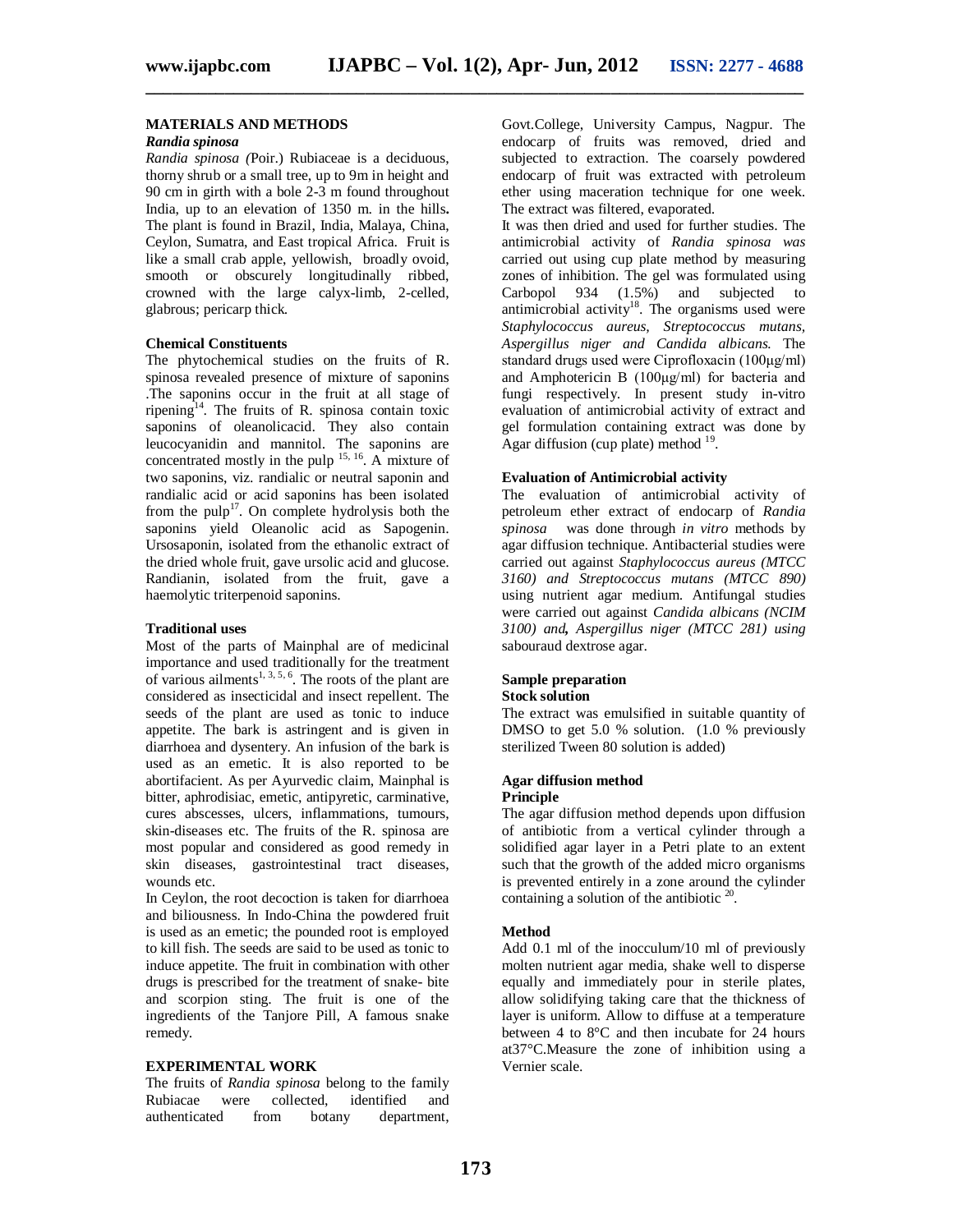### **Estimation of antifungal activity by agar diffusion method**

## **Method**

Add 0. 1 ml of the inocculum/10 ml of previously molten sabouraud dextrose agar media, shake well to disperse equally and immediately pour in sterile plates, allow to solidify taking care that the thickness of layer is uniform. Allow to diffuse at a temp between 4 to 8°C and then incubate for 72 hours at22-27°C.Measure the zone of inhibition using a Vernier scale.

#### **RESULTS AND DISCUSSION**

The petroleum ether extract of endocarp showed significant antimicrobial activity against bacteria & fungi as compared to standard drug. The gel showed significant activity against pathogens when compared to the standard drug (placentrex gel 10%). (Table and Graph). The gel base does not show any antimicrobial activity. *Phyto*chemical review shows the presence of saponins in extract. The activity justifies the use of *Randia spinosa* in various infectious diseases. The antibacterial and antifungal activity of the extract may be due to the presence of saponins as revealed by phytochemical analysis.

#### **CONCLUSION**

The extract prepared in petroleum ether was evaluated for *Staphylococcus aureus, Streptococcus mutans; Aspergillus niger* and *Candida albicans* concluded that the crude extract of Randia spinosa exhibited significant antimicrobial activity and properties that support folkloric use in the treatment of some diseases as broad spectrum antimicrobial agents. The activity of the drug may be attributed to the presence of saponins which occur to the extent of 2-3 % in fresh fruits and about 10 % in dried whole fruit  $14$ .

#### **ACKNOWLEDGEMENT**

The authors are thankful to Gurunanak college of Pharmacy, Nagpur, India for providing necessary facilities.

|                |                          | Zone of inhibition in mm          |    |    |                     |                    |               |                       |
|----------------|--------------------------|-----------------------------------|----|----|---------------------|--------------------|---------------|-----------------------|
|                |                          | <b>Petroleum ether</b><br>extract |    |    | <b>Formulation</b>  |                    | Ciprofloxacin | <b>Amphotericin B</b> |
| S. No          | Organism                 | A                                 | b  | C  | <b>Marketed Gel</b> | Randia spinosa gel |               |                       |
|                | Staphylococcus<br>aureus | 20                                | 20 | 24 | 18                  | 22                 | 22            |                       |
| $\overline{c}$ | Streptococcus mutans     | 18                                | 22 | 22 | 18                  | 20                 | 22            |                       |
| 3              | Aspergillus niger        | 16                                | 20 | 26 | 18                  | 26                 |               | 26                    |
| 4              | Candida albicans         | 16                                | 24 | 26 | 22                  | 26                 |               | 28                    |

**Table: Antimicrobial activity of extract of** *Randia spinosa*

**\_\_\_\_\_\_\_\_\_\_\_\_\_\_\_\_\_\_\_\_\_\_\_\_\_\_\_\_\_\_\_\_\_\_\_\_\_\_\_\_\_\_\_\_\_\_\_\_\_\_\_\_\_\_\_\_\_\_\_\_\_\_\_\_\_\_\_\_\_\_\_\_\_\_\_**



#### **REFERENCES**

- 1. The Wealth of India Volume (F-G) In: A Dictionary of Indian Raw Materials & Industrial Products Vol. 4 New Delhi: council of Scientific and Industrial Research;1999<br>Reanmongkol
- 2. Reanmongkol W and Itharat A. Behavioural and antinociceptive Effects of

*Randia siamenis* extract in mice. *Songklanakarin*

3. Kirtikar KR and Basu BD. Indian<br>medicinal Plants. Vols. I and II. Vols. I and II. Allahabad: Lalit Mohan Basu; 1984.